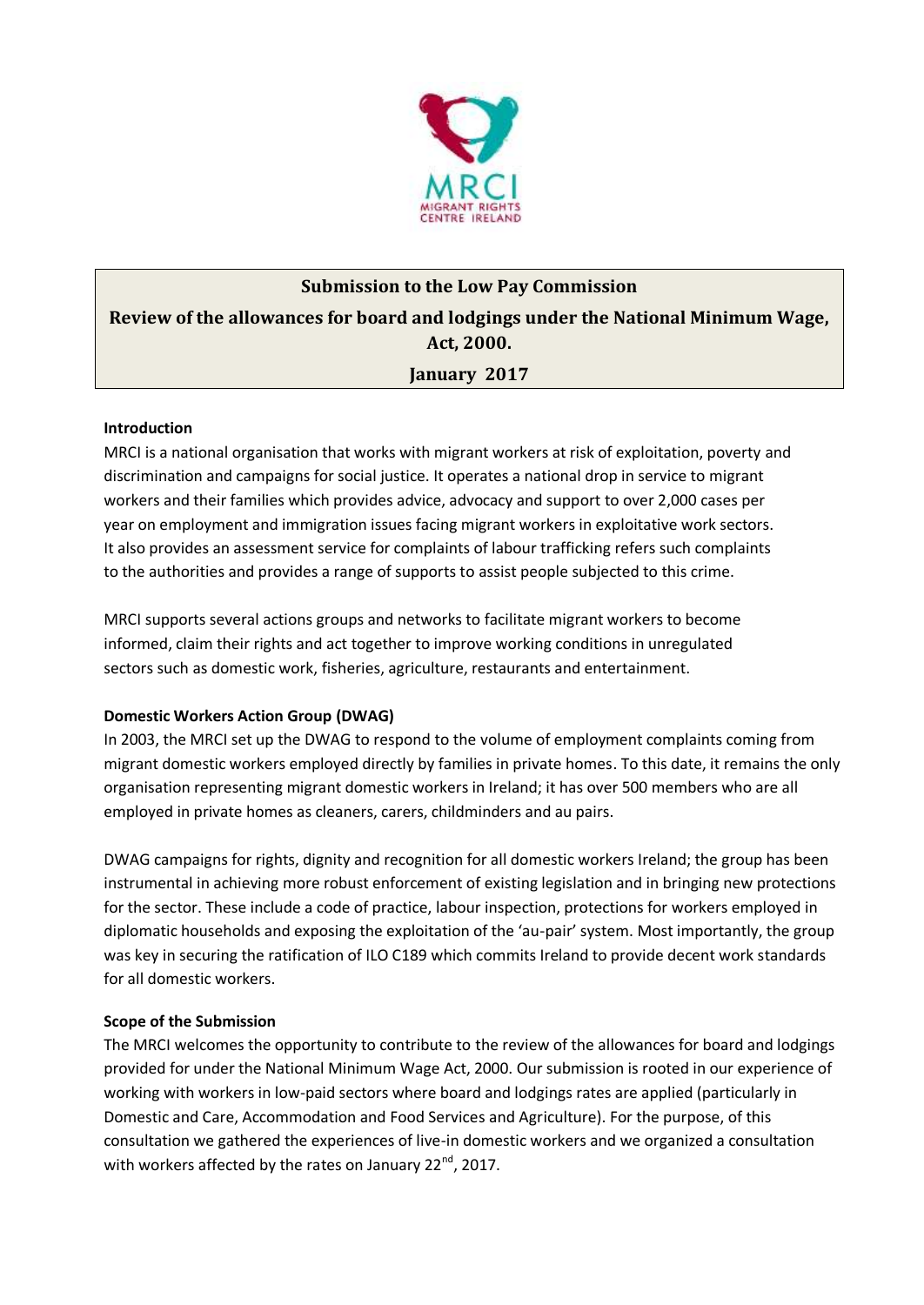#### **Persons with an Immigrant Background**

Data obtained from Eurostat for 2015 shows that 749,943 (16.2%) of the population in Ireland is foreignborn and the CSO's 2016 Population and Migration Estimates found that 593,900 (12.7%) are migrants. According to the CSO, in 2016 there were 206,900 Non-EU immigrants registered in Ireland which represent 34.8% of the overall migrant population. The vulnerabilities and precariousness associated with immigration status merits special consideration when developing strategies to ensure equality outcomes for migrants.

## **Migrants and Low Pay**

Eurostat estimate that 20.7% of workers in Ireland are concentrated in low-paid work.<sup>1</sup> Many in this grouping are migrant workers. A study conducted by the Nevin Economic Research Institute (NERI) estimates that approximately 75,000 workers are earning minimum wage - 5.6% of all employees, with 32,250 working full-time on the minimum wage. 65% of this group are women. A large proportion of these jobs are concentrated in the hotel, catering, restaurant, wholesale and retail sectors. The level of precarity experienced in minimum wage jobs is greater.

According to NERI, workers are more likely to be on temporary contracts, work less than 20 hours per week, work part-time, and be in the private sector. NERI also identified that those on minimum wages are more likely to struggle financially and one-third experienced deprivation.<sup>2</sup> Clearly, low pay is now a significant problem in the Irish labour market. The Quarterly National Household Survey also shows that migrant workers are concentrated in service sectors such as food, retail, health-related services and personal household services.

Furthermore, there is a dearth of research to fully understand the situation of low waged workers and on the numbers who would be impacted on by a change in the current rates applied to board and lodgings.

This review needs to take this context in to account and prevent a situation occurring where workers already struggling on low pay are further impoverished by increases to the rates.

## **Specificities of the Domestic & Care Sector**

l

Many of the members of DWAG are "live-in", meaning they reside at their place of employment where they provide care for children, elderly people, people with mental, intellectual, and/or physical disabilities or they perform domestic chores. Sometimes they are expected to do a combination of those roles. Members of DWAG often speak of 'blurred lines' to describe the grey area between employment and free time. In most cases, domestic workers are expected to work over their hours. Many describe being expected to be 'on call' for the family. For example, being asked to babysit in the evening times or to 'wait on' for their employer to return home after their working hours are over yet this is not considered work by their employers and as such they are not remunerated.

Deductions for board and lodgings have a significant impact on the net income of domestic and care workers whose hourly wages rarely surpass €10 and are often below the minimum wage rate. In effect deductions in this context result in some domestic workers earning below minimum wage. This is a critical issue that need to be considered as part of this review as an increase in deductions would result in some workers being at further risk of earning well below minimum wage – a statutory entitlement.

Living in your place of employment adds a significant layer of dependency on your employer and can exacerbate the workers' isolation which is characteristic of the domestic and care sector. Dependency on

 $<sup>1</sup>$  Eurostat: Low pay is classified as earning less than two-thirds of national median hourly earnings.</sup>

 $^2$  Collins, M.L. (2015), 'Earnings and Low Pay in the Republic of Ireland: a profile and some policy issues' NERI Working Paper, 2015/ No. 29. Dublin, The Nevin Economic Research Institute.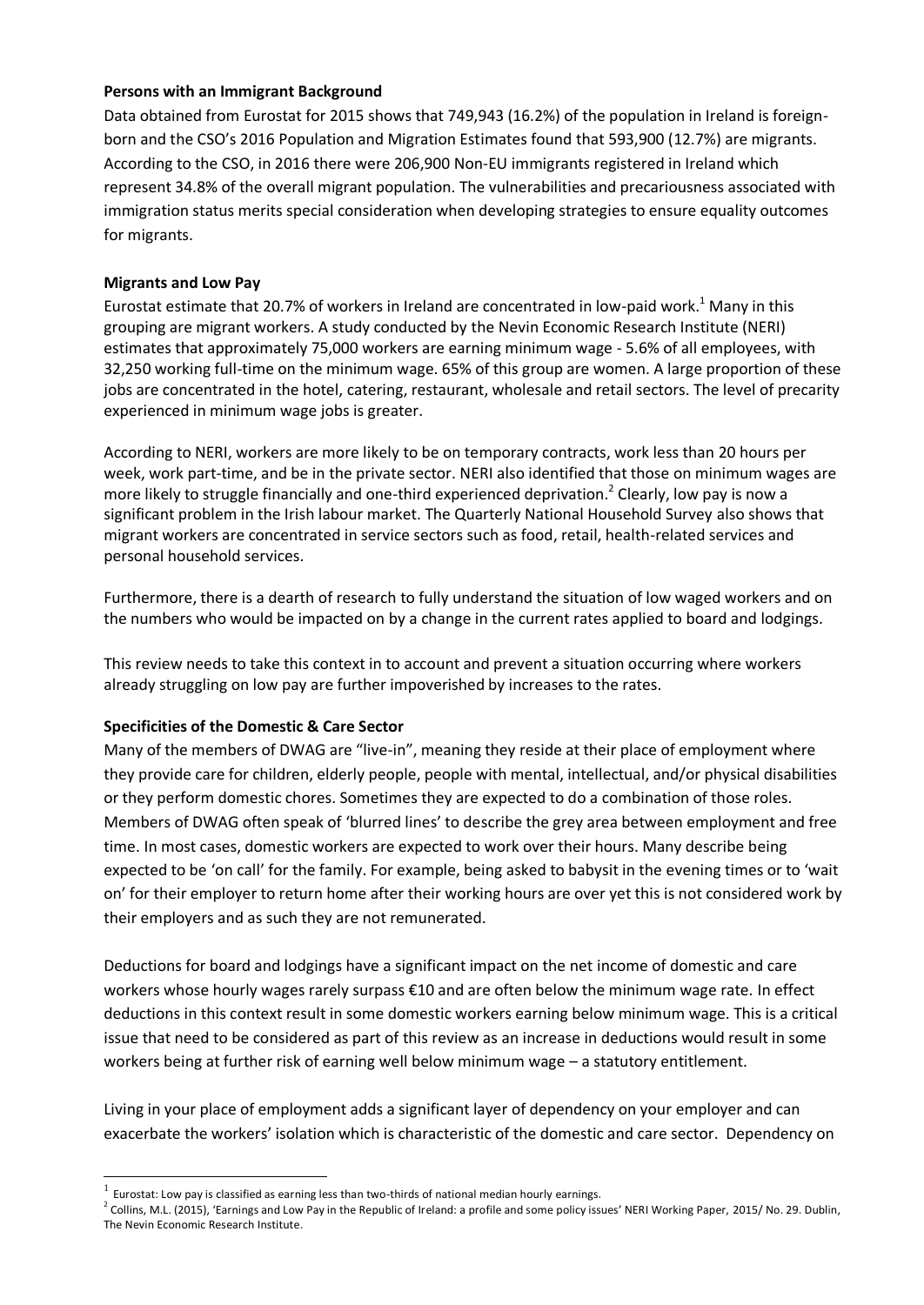the employer for the provision of income, food and accommodation coupled with this isolation significantly limits the worker's ability to advocate for their entitlements. This can often result in workers fearing to advocate for their rights and can result in breaches of employment law being tolerated.

'Live-in' workers are very clear that their place of employment is not their home and as such its value should not be linked to the market rates. They and MRCI reject calls to align the value of board and lodgings deductions to increasing rent prices. It must be emphasised that what is on offer is sometimes a room within a house, sometimes a shared room with the children. The standards offered vary considerably. Living in with an employer is not the same as renting accommodation independently with a separate space with full autonomy and control over ones living space and food arrangements. The fact that the standards for board and lodgings is not currently defined or governed by standards is also a serious gap.

There is a lack of enforcement of rights and a lack of standards in the private home. Many domestic workers cite issues in relation to the quality of accommodation such as:

- No private space/sharing with the children
- Always on call for the children
- No access to the internet
- Limited use of the washing machine
- Limited use of hot water
- Where a separate room is provided lack of privacy is cited as a concern

In relation to the food provided complaints include:

- the denial of certain types of food
- no input in what type of food is consumed
- additional costs are borne by the worker to meet dietary requirements
- no option to opt out of the food arrangements
- no option to cook for oneself

## **Deductions for Board and Lodgings**

At the time of the introduction of the National Minimum Wage, the interdepartmental group report recommended that deductions for board and lodgings should be given a monetary value. However, it was agreed that such deductions should not be linked to the market value; instead the figures were reached by the Joint Labour Committee on Hotel & Catering. The agreed deductions adopted, which remain in place, are:

|                    | <b>Board</b> | <b>Lodgings</b> | <b>Board &amp; Lodgings</b> |
|--------------------|--------------|-----------------|-----------------------------|
| <b>Weekly Rate</b> | €32.14       | €21.85          | €54.13                      |
| <b>Daily Rate</b>  | €4.60        | €3.14           | €7.74                       |

In keeping with this practice of we believe that the Low Pay Commission is not the proper forum to consider these issues as it goes beyond the scope of the Minimum Wage. Deductions are an issue of terms and conditions of employment. As such, a more appropriate forum for this issue to be examined is in the context of social dialogue and collective agreements.